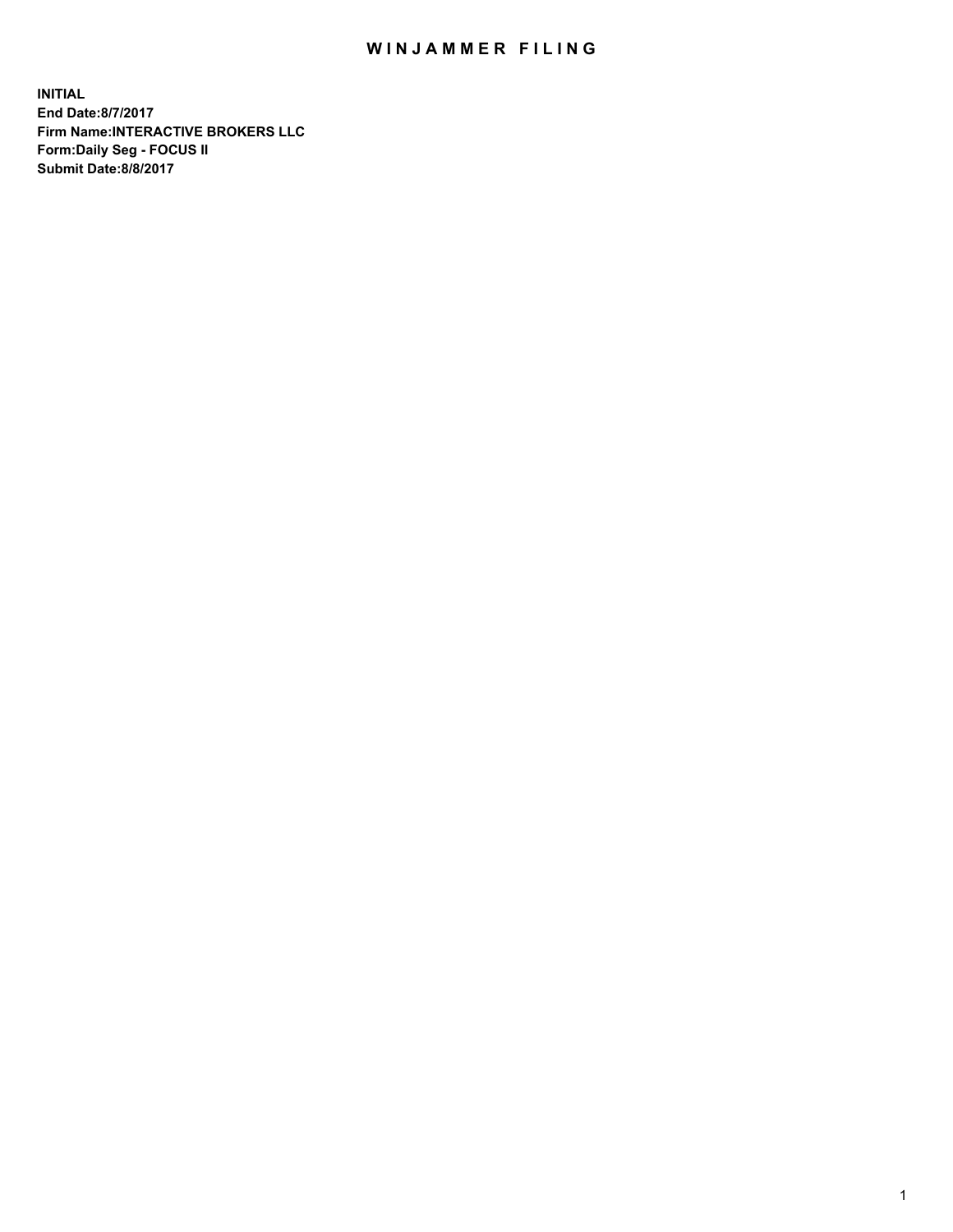## **INITIAL End Date:8/7/2017 Firm Name:INTERACTIVE BROKERS LLC Form:Daily Seg - FOCUS II Submit Date:8/8/2017 Daily Segregation - Cover Page**

| Name of Company<br><b>Contact Name</b><br><b>Contact Phone Number</b><br><b>Contact Email Address</b>                                                                                                                                                                                                                          | <b>INTERACTIVE BROKERS LLC</b><br>James Menicucci<br>203-618-8085<br>jmenicucci@interactivebrokers.c<br>om |
|--------------------------------------------------------------------------------------------------------------------------------------------------------------------------------------------------------------------------------------------------------------------------------------------------------------------------------|------------------------------------------------------------------------------------------------------------|
| FCM's Customer Segregated Funds Residual Interest Target (choose one):<br>a. Minimum dollar amount: ; or<br>b. Minimum percentage of customer segregated funds required:% ; or<br>c. Dollar amount range between: and; or<br>d. Percentage range of customer segregated funds required between:% and%.                         | $\overline{\mathbf{0}}$<br>0<br>155,000,000 245,000,000<br>0 <sub>0</sub>                                  |
| FCM's Customer Secured Amount Funds Residual Interest Target (choose one):<br>a. Minimum dollar amount: ; or<br>b. Minimum percentage of customer secured funds required:%; or<br>c. Dollar amount range between: and; or<br>d. Percentage range of customer secured funds required between: % and %.                          | $\overline{\mathbf{0}}$<br>0<br>80,000,000 120,000,000<br>0 <sub>0</sub>                                   |
| FCM's Cleared Swaps Customer Collateral Residual Interest Target (choose one):<br>a. Minimum dollar amount: ; or<br>b. Minimum percentage of cleared swaps customer collateral required:% ; or<br>c. Dollar amount range between: and; or<br>d. Percentage range of cleared swaps customer collateral required between:% and%. | $\overline{\mathbf{0}}$<br>$\overline{\mathbf{0}}$<br>0 <sub>0</sub><br>0 <sub>0</sub>                     |

Attach supporting documents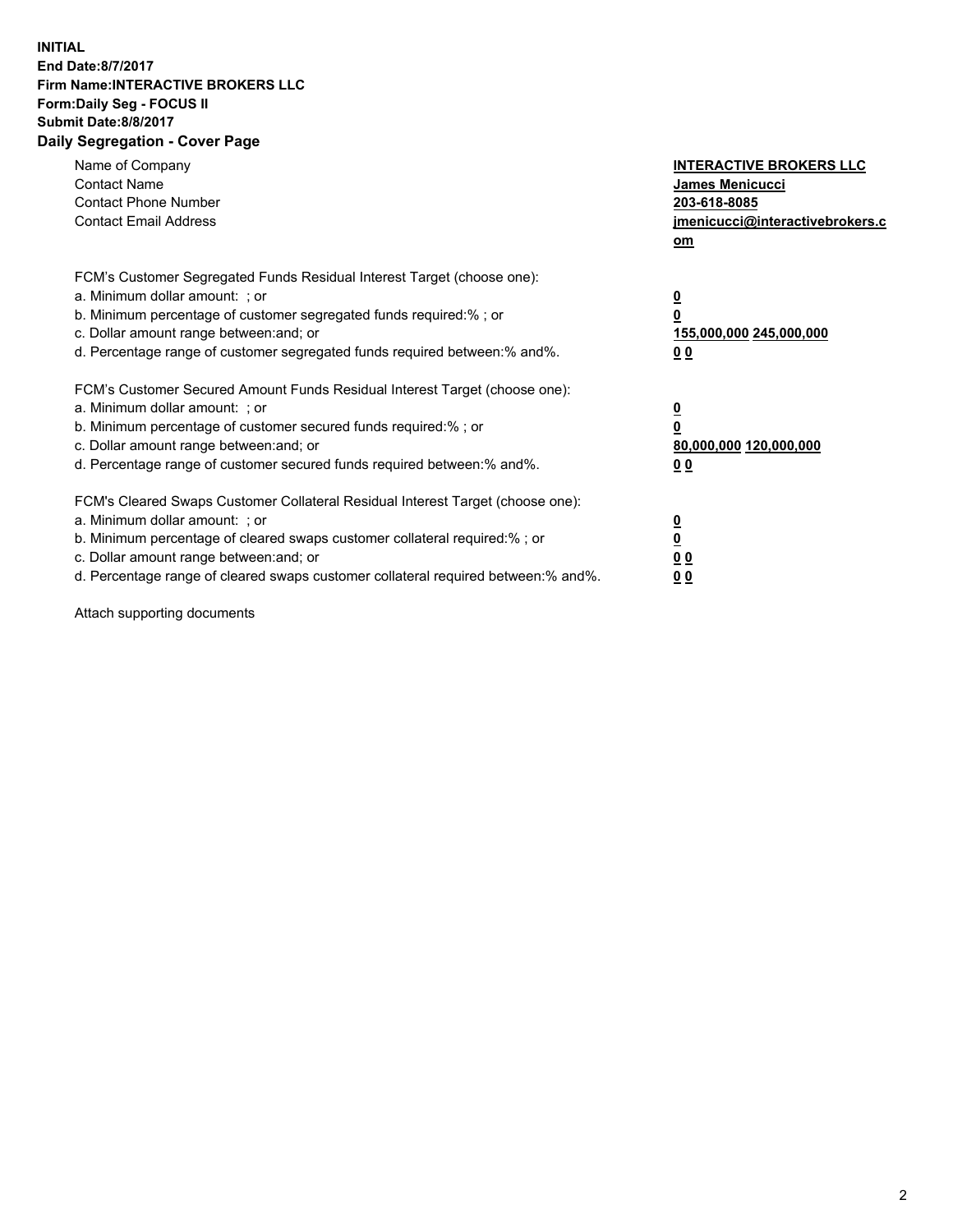## **INITIAL End Date:8/7/2017 Firm Name:INTERACTIVE BROKERS LLC Form:Daily Seg - FOCUS II Submit Date:8/8/2017 Daily Segregation - Secured Amounts**

|     | Foreign Futures and Foreign Options Secured Amounts                                         |                                  |
|-----|---------------------------------------------------------------------------------------------|----------------------------------|
|     | Amount required to be set aside pursuant to law, rule or regulation of a foreign            | $0$ [7305]                       |
|     | government or a rule of a self-regulatory organization authorized thereunder                |                                  |
| 1.  | Net ledger balance - Foreign Futures and Foreign Option Trading - All Customers             |                                  |
|     | A. Cash                                                                                     | 365,771,535 [7315]               |
|     | B. Securities (at market)                                                                   | $0$ [7317]                       |
| 2.  | Net unrealized profit (loss) in open futures contracts traded on a foreign board of trade   | 5,334,609 [7325]                 |
| 3.  | Exchange traded options                                                                     |                                  |
|     | a. Market value of open option contracts purchased on a foreign board of trade              | 38,014 [7335]                    |
|     | b. Market value of open contracts granted (sold) on a foreign board of trade                | $-12,615$ [7337]                 |
| 4.  | Net equity (deficit) (add lines 1.2. and 3.)                                                |                                  |
| 5.  |                                                                                             | 371,131,543 [7345]               |
|     | Account liquidating to a deficit and account with a debit balances - gross amount           | 7,414 [7351]                     |
|     | Less: amount offset by customer owned securities                                            | 0 [7352] 7,414 [7354]            |
| 6.  | Amount required to be set aside as the secured amount - Net Liquidating Equity              | 371,138,957 [7355]               |
|     | Method (add lines 4 and 5)                                                                  |                                  |
| 7.  | Greater of amount required to be set aside pursuant to foreign jurisdiction (above) or line | 371,138,957 [7360]               |
|     | 6.                                                                                          |                                  |
|     | FUNDS DEPOSITED IN SEPARATE REGULATION 30.7 ACCOUNTS                                        |                                  |
| 1.  | Cash in banks                                                                               |                                  |
|     | A. Banks located in the United States                                                       | 69,135,587 [7500]                |
|     | B. Other banks qualified under Regulation 30.7                                              | 0 [7520] 69,135,587 [7530]       |
| 2.  | Securities                                                                                  |                                  |
|     | A. In safekeeping with banks located in the United States                                   | 343,779,360 [7540]               |
|     | B. In safekeeping with other banks qualified under Regulation 30.7                          | 0 [7560] 343,779,360 [7570]      |
| 3.  | Equities with registered futures commission merchants                                       |                                  |
|     | A. Cash                                                                                     | $0$ [7580]                       |
|     | <b>B.</b> Securities                                                                        | $0$ [7590]                       |
|     | C. Unrealized gain (loss) on open futures contracts                                         | $0$ [7600]                       |
|     | D. Value of long option contracts                                                           | $0$ [7610]                       |
|     | E. Value of short option contracts                                                          | 0 [7615] 0 [7620]                |
| 4.  | Amounts held by clearing organizations of foreign boards of trade                           |                                  |
|     | A. Cash                                                                                     | $0$ [7640]                       |
|     | <b>B.</b> Securities                                                                        | $0$ [7650]                       |
|     |                                                                                             | $0$ [7660]                       |
|     | C. Amount due to (from) clearing organization - daily variation                             | $0$ [7670]                       |
|     | D. Value of long option contracts                                                           |                                  |
|     | E. Value of short option contracts                                                          | 0 [7675] 0 [7680]                |
| 5.  | Amounts held by members of foreign boards of trade                                          |                                  |
|     | A. Cash                                                                                     | 82,733,562 [7700]                |
|     | <b>B.</b> Securities                                                                        | $0$ [7710]                       |
|     | C. Unrealized gain (loss) on open futures contracts                                         | 1,199,865 [7720]                 |
|     | D. Value of long option contracts                                                           | 38,014 [7730]                    |
|     | E. Value of short option contracts                                                          | -12,615 [7735] 83,958,826 [7740] |
| 6.  | Amounts with other depositories designated by a foreign board of trade                      | $0$ [7760]                       |
| 7.  | Segregated funds on hand                                                                    | $0$ [7765]                       |
| 8.  | Total funds in separate section 30.7 accounts                                               | 496,873,773 [7770]               |
| 9.  | Excess (deficiency) Set Aside for Secured Amount (subtract line 7 Secured Statement         | 125,734,816 [7380]               |
|     | Page 1 from Line 8)                                                                         |                                  |
| 10. | Management Target Amount for Excess funds in separate section 30.7 accounts                 | 80,000,000 [7780]                |
| 11. | Excess (deficiency) funds in separate 30.7 accounts over (under) Management Target          | 45,734,816 [7785]                |
|     |                                                                                             |                                  |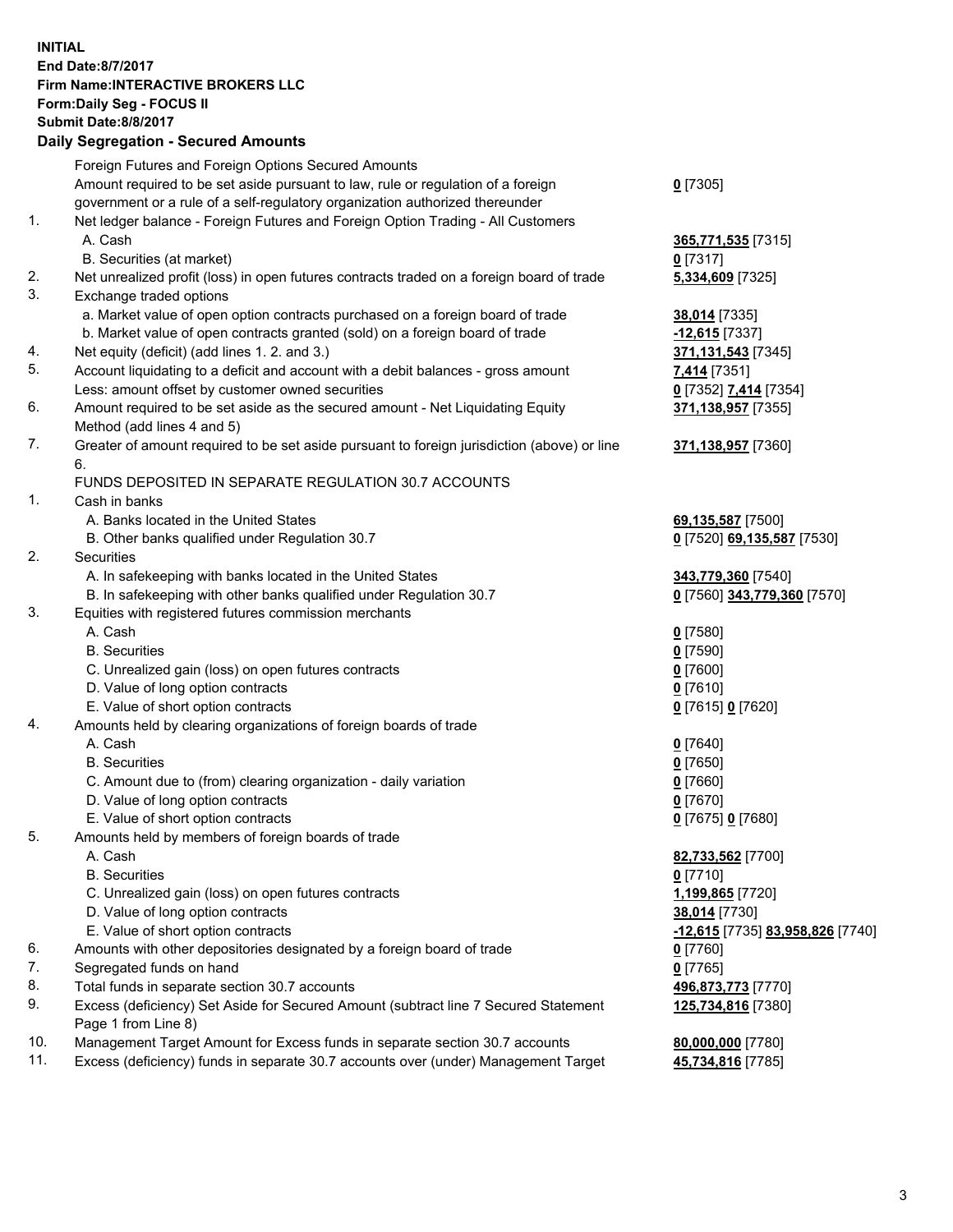**INITIAL End Date:8/7/2017 Firm Name:INTERACTIVE BROKERS LLC Form:Daily Seg - FOCUS II Submit Date:8/8/2017 Daily Segregation - Segregation Statement** SEGREGATION REQUIREMENTS(Section 4d(2) of the CEAct) 1. Net ledger balance A. Cash **4,446,893,008** [7010] B. Securities (at market) **0** [7020] 2. Net unrealized profit (loss) in open futures contracts traded on a contract market **-44,764,957** [7030] 3. Exchange traded options A. Add market value of open option contracts purchased on a contract market **181,219,957** [7032] B. Deduct market value of open option contracts granted (sold) on a contract market **-283,377,196** [7033] 4. Net equity (deficit) (add lines 1, 2 and 3) **4,299,970,812** [7040] 5. Accounts liquidating to a deficit and accounts with debit balances - gross amount **210,017** [7045] Less: amount offset by customer securities **0** [7047] **210,017** [7050] 6. Amount required to be segregated (add lines 4 and 5) **4,300,180,829** [7060] FUNDS IN SEGREGATED ACCOUNTS 7. Deposited in segregated funds bank accounts A. Cash **934,044,067** [7070] B. Securities representing investments of customers' funds (at market) **2,304,379,415** [7080] C. Securities held for particular customers or option customers in lieu of cash (at market) **0** [7090] 8. Margins on deposit with derivatives clearing organizations of contract markets A. Cash **519,447,440** [7100] B. Securities representing investments of customers' funds (at market) **854,867,145** [7110] C. Securities held for particular customers or option customers in lieu of cash (at market) **0** [7120] 9. Net settlement from (to) derivatives clearing organizations of contract markets **-1,276,017** [7130] 10. Exchange traded options A. Value of open long option contracts **181,204,732** [7132] B. Value of open short option contracts **-283,365,007** [7133] 11. Net equities with other FCMs A. Net liquidating equity **0** [7140] B. Securities representing investments of customers' funds (at market) **0** [7160] C. Securities held for particular customers or option customers in lieu of cash (at market) **0** [7170] 12. Segregated funds on hand **0** [7150] 13. Total amount in segregation (add lines 7 through 12) **4,509,301,775** [7180] 14. Excess (deficiency) funds in segregation (subtract line 6 from line 13) **209,120,946** [7190] 15. Management Target Amount for Excess funds in segregation **155,000,000** [7194] **54,120,946** [7198]

16. Excess (deficiency) funds in segregation over (under) Management Target Amount Excess